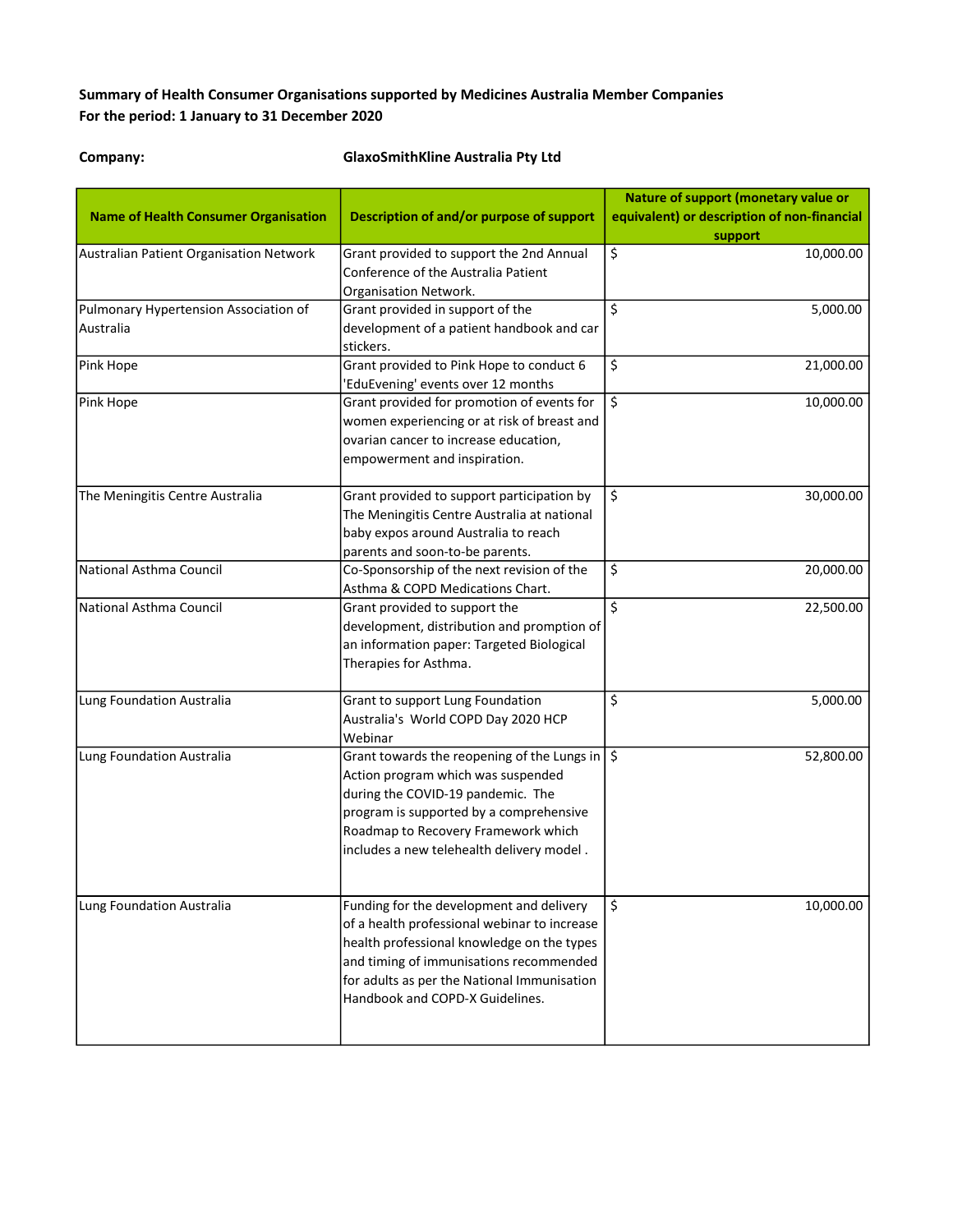| Lung Foundation Australia            | Grant provided to Lung Foundation            | \$<br>15,000.00 |
|--------------------------------------|----------------------------------------------|-----------------|
|                                      | Australia for their peer support program: a  |                 |
|                                      | regular webinar series (10 per year)         |                 |
|                                      | targeting a range of self-management issues  |                 |
|                                      |                                              | \$              |
| Centre for Community Driven Research | Funding to run structured interviews to      | 40,000.00       |
|                                      | understand how citizens experience           |                 |
|                                      | Universal Health Coverage (UHC) in their     |                 |
|                                      | everyday lives. It is anticipated that the   |                 |
|                                      | results of the program will provide insights |                 |
|                                      | into aspects of UHC that are implemented     |                 |
|                                      | equitably and those that lead to inequity.   |                 |
|                                      | Once these strengths and weaknesses are      |                 |
|                                      | identified, they can then trace-back to the  |                 |
|                                      | policies being implemented and discuss the   |                 |
|                                      | positive and negative impact on UHC.         |                 |
|                                      |                                              |                 |
| Asthma Australia                     | Grant provided for the 2020 update to the    | \$<br>50,000.00 |
|                                      | Asthma Australia Handbook, educating and     |                 |
|                                      | empowering people with asthma and their      |                 |
|                                      | carers.                                      |                 |
| Asthma Australia                     | Funding for a webinar series specifically    | \$<br>34,887.00 |
|                                      | targeting people with asthma and or their    |                 |
|                                      | carers who identify as Aboriginal or         |                 |
|                                      | Indigenous. The webinar series will be       |                 |
|                                      | delivered in three parts for people to have  |                 |
|                                      | access to useful, relevant information to    |                 |
|                                      | help them best manage their asthma. This     |                 |
|                                      | funding will ensure the webinars are free of |                 |
|                                      | charge for participants to attend            |                 |
|                                      |                                              |                 |
| Asthma Australia                     | <b>Delivery of Emergency Department</b>      | \$<br>75,000.00 |
|                                      | Discharge Protocol (EDP) project in          |                 |
|                                      | Victoria.                                    |                 |
|                                      | The project aims to develop and implement    |                 |
|                                      | an optimised and systematic discharge        |                 |
|                                      | planning protocol for patients who have      |                 |
|                                      | attended the Emergency Department for        |                 |
|                                      | management of an acute asthma episode.       |                 |
|                                      | Grant provided to Asthma Australia as part   |                 |
|                                      | two of our support for their Emergency       |                 |
|                                      | Discharge Protocol Project                   |                 |
|                                      |                                              |                 |
| Ovarian Cancer Australia             | Funding to support the engagement of a       | \$<br>60,000.00 |
|                                      | consulting firm to undertake consumer        |                 |
|                                      | research to understand the issues being felt |                 |
|                                      | by women with Ovarian Cancer. This will      |                 |
|                                      | enable the development of a series of        |                 |
|                                      | support resources.                           |                 |
| Hepatitis Victoria                   | Grant provided to Hepatitis Victoria for     | \$<br>31,862.00 |
|                                      | their health literacy program. The grant     |                 |
|                                      | was to help develop an online presence in    |                 |
|                                      | order to improve reach in terms of           |                 |
|                                      | developing and disseminating 4 different     |                 |
|                                      | animations that were translated into         |                 |
|                                      | multiple languages                           |                 |
|                                      |                                              |                 |